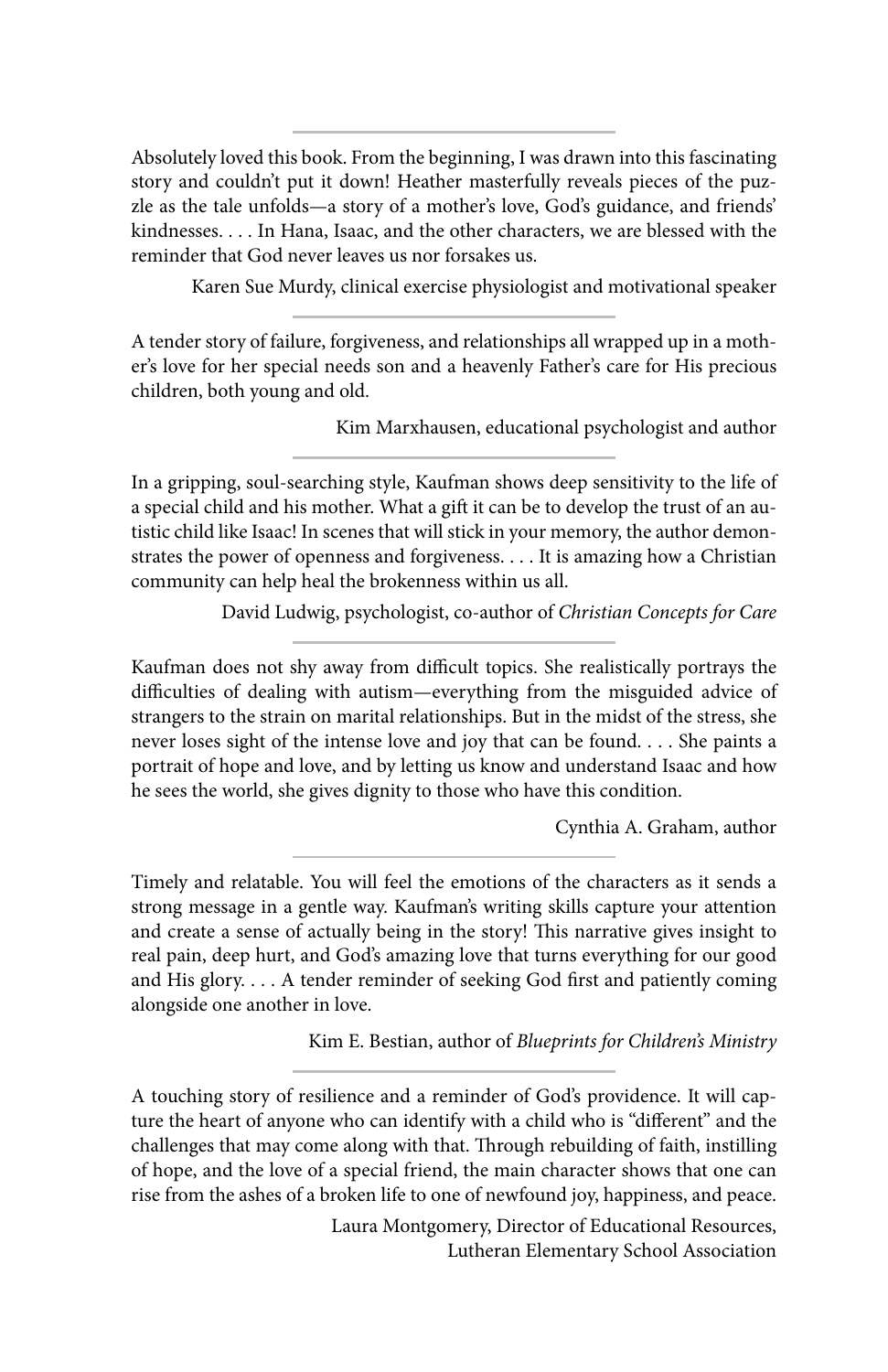Christ's love for His people and His Church is woven throughout this story and each of our stories. . . . Kaufman's characters are real—living, breathing, forgiven, and grace-filled people. She accurately depicts the joys and challenges of parenting a child with special needs—the joy in small victories, the isolation, the stress of worrying if you've done enough, the difficulty in finding a church home to embrace your child—all while reaffirming Christ's love for His hurting children.

> Karen Wittmayer, Assistant Director, Lutheran Association for Special Education

"So now faith, hope and love abide, these three, but the greatest of these is love" (1 Corinthians 13:13). Kaufman artfully portrays these themes in telling the impactful life stories of Hana, Isaac, and Pastor Matt. . . . This inspiring story reminds us of God's presence in everyone, as our faith leads us to hope and the overwhelming power of His love.

> Karen Scuito, Director of Development, Lutheran Association for Special Education

I was hooked by the third paragraph. . . . Hope Lutheran Church is peopled by folks we all know—or wish we did. Kaufman masterfully integrates biblical truths and sprinkles insights about autism and human nature throughout this lovely book.

Lenore Buth, author and blogger

A beautiful story that grabs you at the first page and won't let go until the end. . . . In the story of Hana and Isaac, we see how lives can be changed when we love and care for our neighbor without judgment. . . . A fantastic reminder that our heavenly Father is always with us, no matter how tumultuous life may seem.

Clarion Fritsche, missionary and homeschooler

*Loving Isaac* will broaden the perspective of readers who seek to reach out and be inclusive faith communities for all people who are hurting. . . . The novel explores relationships and their complexity in the context of real-life challenges—loss, change, abandonment, family turmoil, and the yearning for trusted others to rely upon. It is the story of healing, hope, and new life.

Mary R. Jacob, EdD, co-author of *Christian Concepts for Care*

Kaufman ushers us into the unpredictable and often confusing life of someone on the autism spectrum. . . . You might find yourself in these pages as church members show us what to say, and not say, when interacting with a special needs child and his mom. This is a compassionate, inside look at autism and the challenges and joys of loving someone on the autism spectrum. . . . A must-read.

Ruth N. Koch, MA, NCC, Mental Health Educator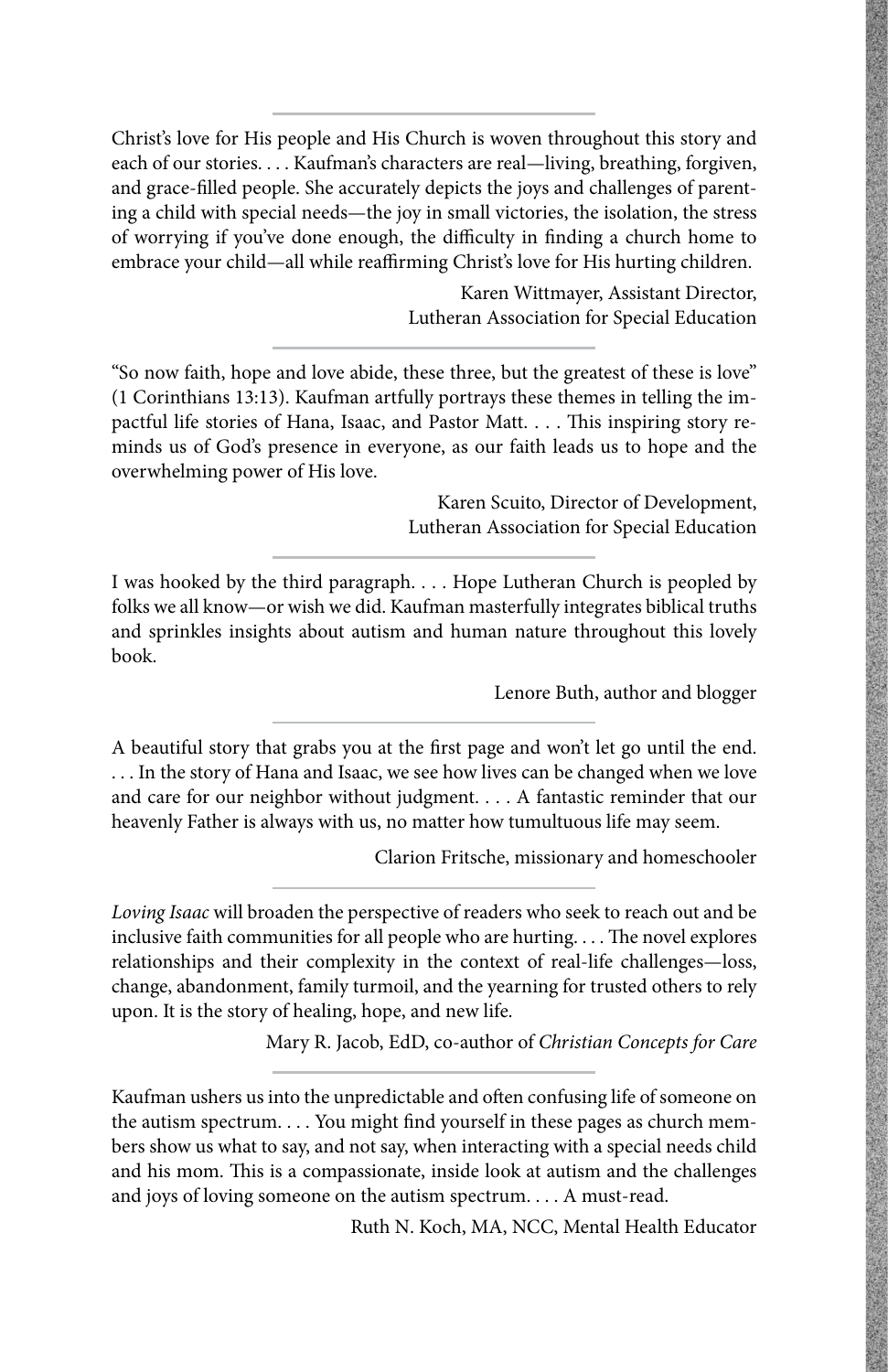# LOVING ISAAC

## A NOVEL



# Heather Kaufman

CONCORDIA PUBLISHING HOUSE · SAINT LOUIS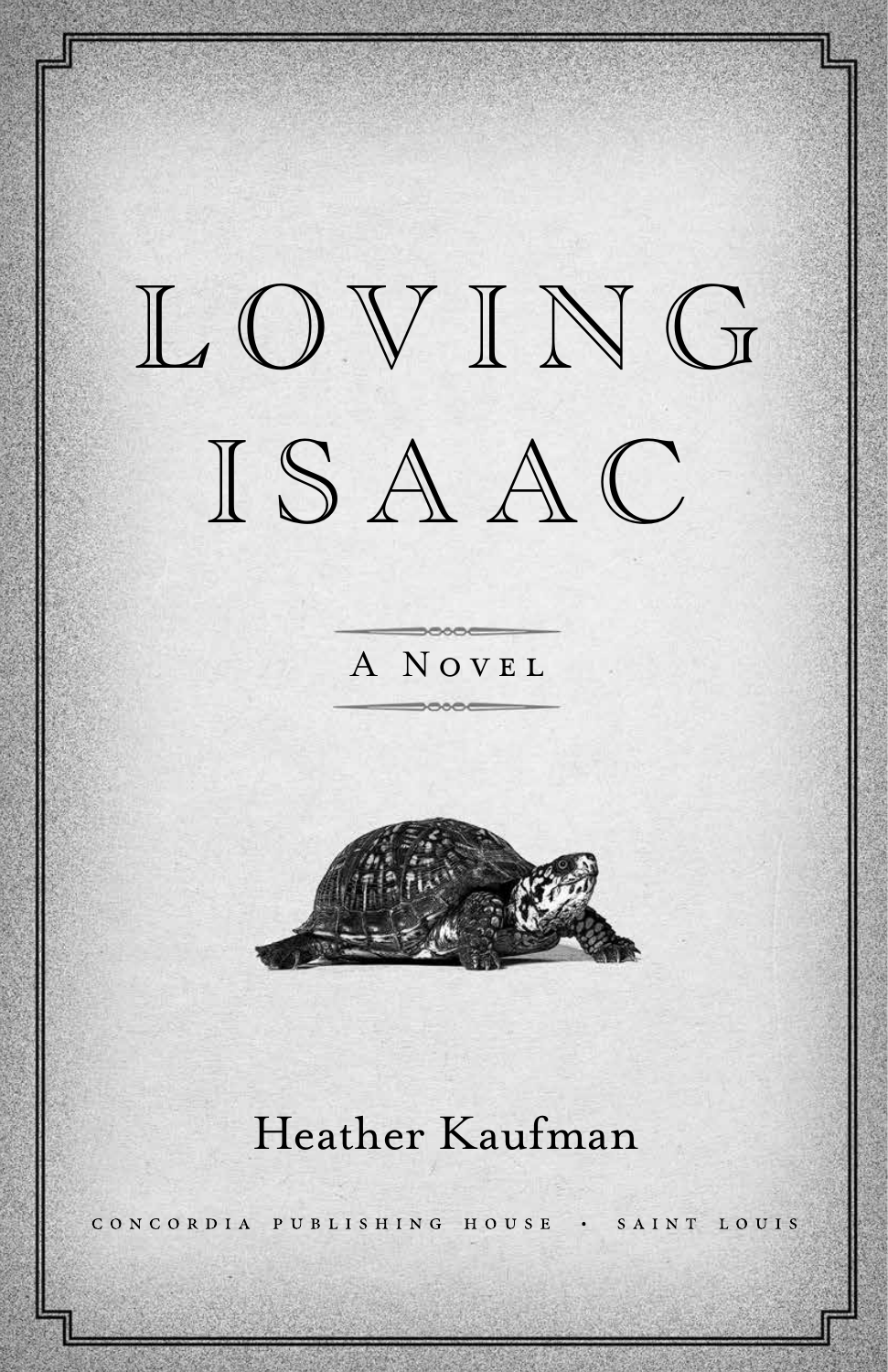### For Isaiah and my brave family



Copyright © 2018 Concordia Publishing House 3558 S. Jefferson Avenue, St. Louis, MO 63118-3968 1-800-325-3040 · www.cph.org

All rights reserved. Unless specifically noted, no part of this publication may be reproduced, stored in a retrieval system, or transmitted, in any form or by any means, electronic, mechanical, photocopying, recording, or otherwise, without the prior written permission of Concordia Publishing House.

Scripture quotations are from the ESV® Bible (The Holy Bible, English Standard Version®), copyright © 2001 by Crossway, a publishing ministry of Good News Publishers. Used by permission. All rights reserved.

\_\_\_\_\_\_\_\_\_\_\_\_\_\_\_\_\_\_\_\_\_\_\_\_\_\_\_\_\_\_\_\_\_\_\_\_\_\_\_\_\_\_\_\_\_\_\_\_\_\_\_\_\_\_\_\_\_\_\_\_\_\_\_\_\_

Library of Congress Cataloging-in-Publication Data

Names: Kaufman, Heather (Heather M.), author.

Title: Loving Isaac / Heather Kaufman.

Description: Saint Louis : Concordia Publishing House, 2018.

Identifiers: LCCN 2017048925 (print) | LCCN 2017052023 (ebook) | ISBN

9780758657909 | ISBN 9780758657893

Subjects: LCSH: Mother and child--Religious aspects--Christianity. | Kaufman,

Heather (Heather M.) | Kaufman, Isaac. | Autistic children--United

States--Biography. | Autism--Religious aspects--Christianity.

Classification: LCC BV4529.18 (ebook) | LCC BV4529.18 .K38 2018 (print) | DDC

\_\_\_\_\_\_\_\_\_\_\_\_\_\_\_\_\_\_\_\_\_\_\_\_\_\_\_\_\_\_\_\_\_\_\_\_\_\_\_\_\_\_\_\_\_\_\_\_\_\_\_\_\_\_\_\_\_\_\_\_\_\_\_\_\_

277.3/083092 [B] --dc23

LC record available at https://lccn.loc.gov/2017048925

Manufactured in the United States of America

1 2 3 4 5 6 7 8 9 10 26 25 24 23 22 21 20 19 18 17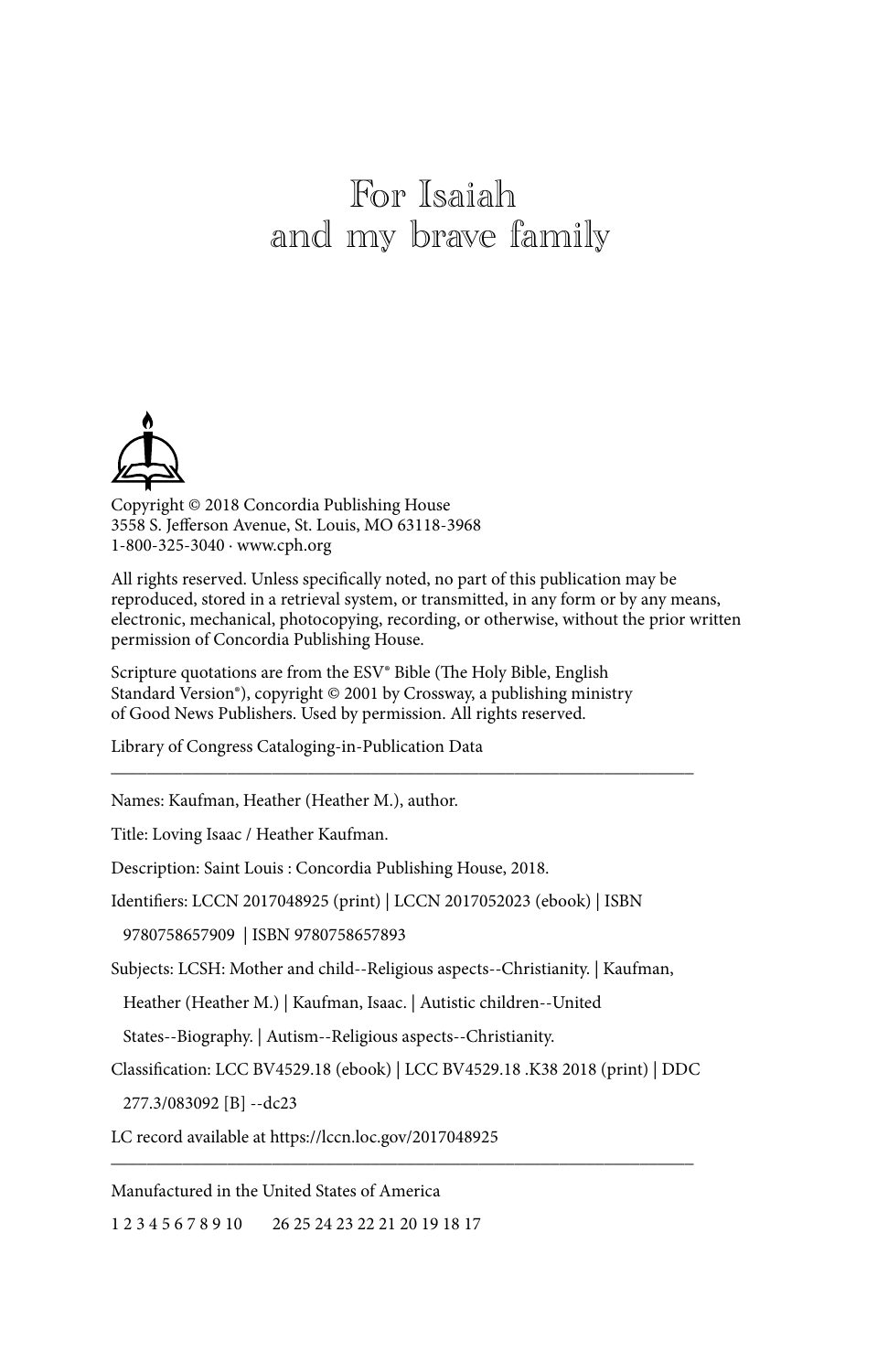So now faith, hope, and love abide, these three; but the greatest of these is love. *1 Corinthians 13:13*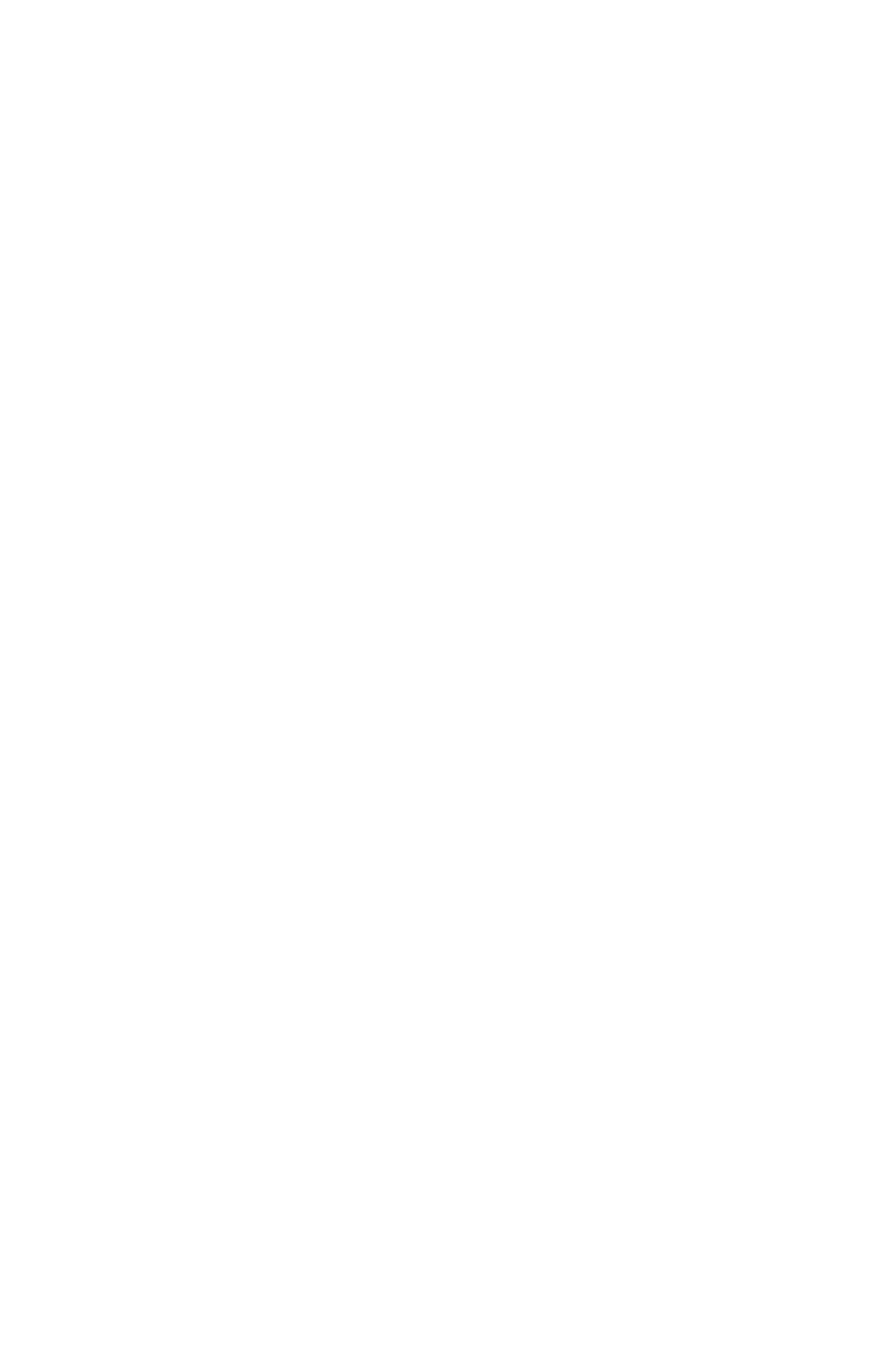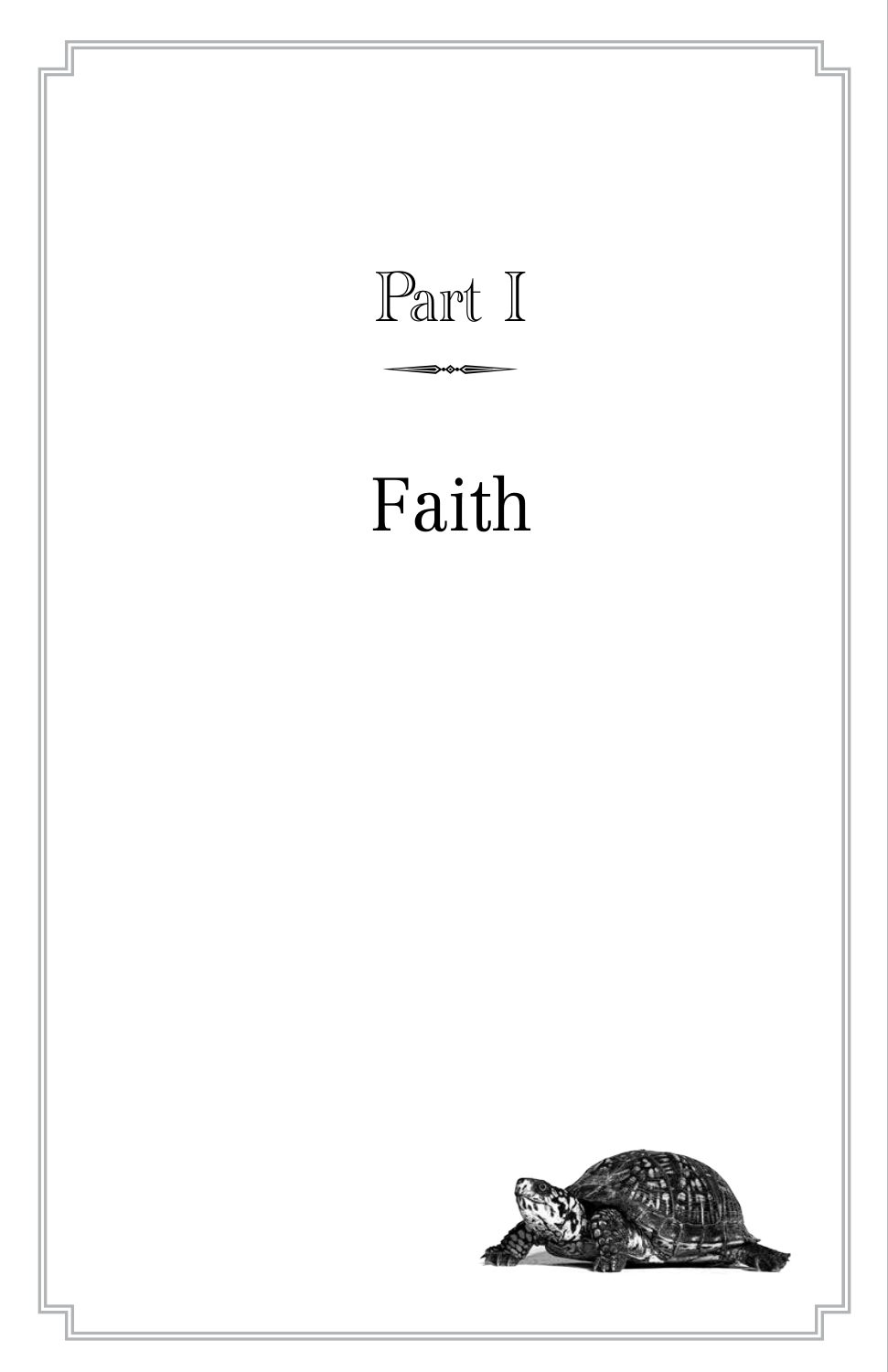#### *Hello, Sweetie,*

*We saw you today for the first time, your daddy and I. You were just a little blob on a screen, and it was hard for me to believe that it was really you. How could something so small be making me so sick? But then they pointed out your little stub arms and we heard the thump, thump, thump of your heart, and it all came crashing in on me—the realization that you are here, right now, inside me, alive and growing and waiting to meet me.*

*Your daddy was holding my hand and staring so hard at you, like you were a puzzle he was trying to figure out. "There's our guy." (Your daddy is convinced you are a boy.) "He's cute as a button!"*

*So that is what I'm going to call you: Button. We can't wait to meet you, sweetie. You are loved so much already.*

 $\chi_{\mathcal{O}}$ 

*Mommy*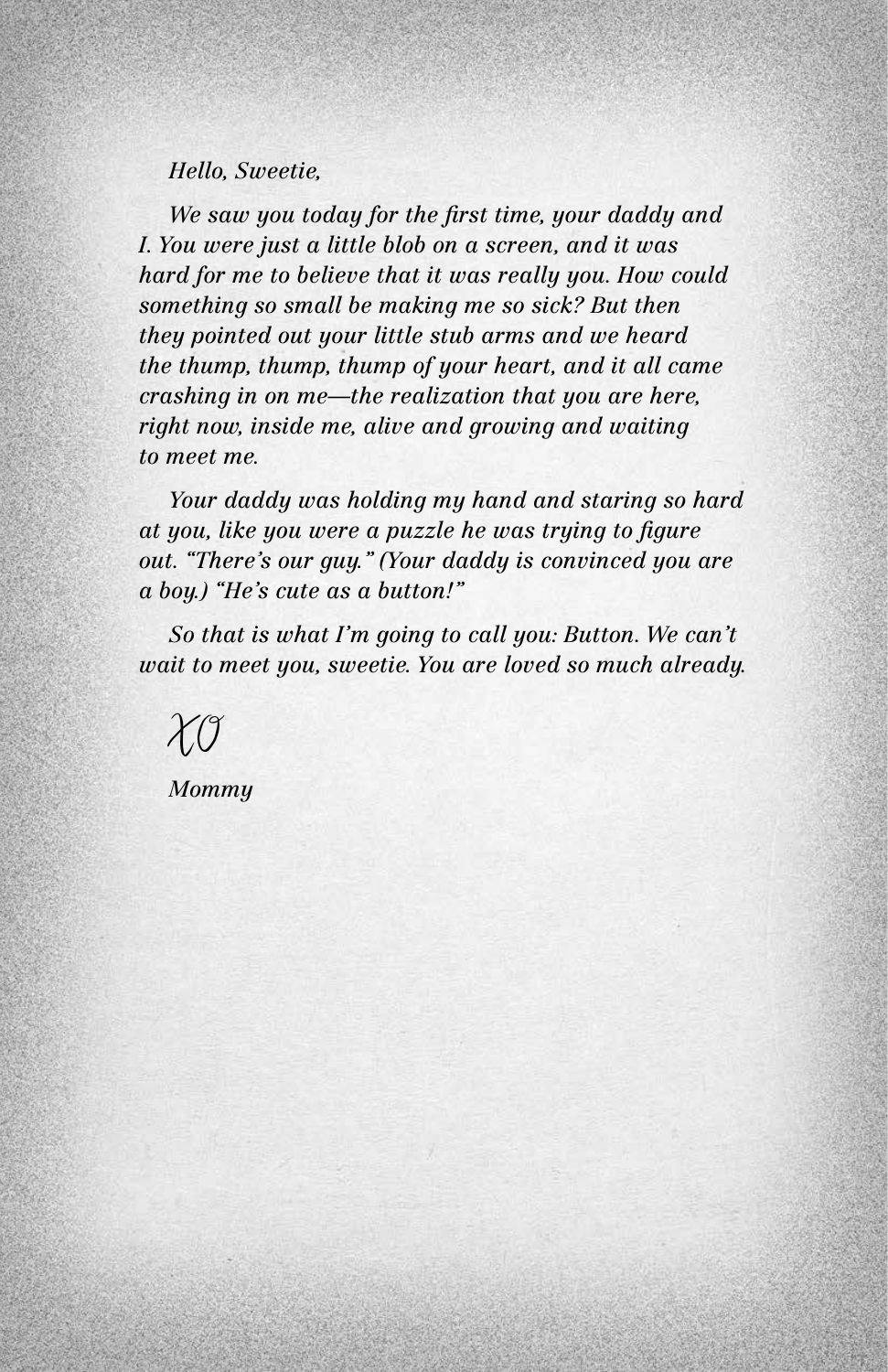q  $\mathbb{I}$  $\frac{1}{\sqrt{1-\frac{1}{2}}\sqrt{1-\frac{1}{2}}\sqrt{1-\frac{1}{2}}\sqrt{1-\frac{1}{2}}\sqrt{1-\frac{1}{2}}\sqrt{1-\frac{1}{2}}\sqrt{1-\frac{1}{2}}\sqrt{1-\frac{1}{2}}\sqrt{1-\frac{1}{2}}\sqrt{1-\frac{1}{2}}\sqrt{1-\frac{1}{2}}\sqrt{1-\frac{1}{2}}\sqrt{1-\frac{1}{2}}\sqrt{1-\frac{1}{2}}\sqrt{1-\frac{1}{2}}\sqrt{1-\frac{1}{2}}\sqrt{1-\frac{1}{2}}\sqrt{1-\frac{1}{2}}\sqrt{1-\frac{1}{2}}\sqrt{1-\frac$ 

The sun glinted off the water and threw flashes of light into Hana's face, which made it hard to keep an eye on her son. She shifted in the lawn chair and shaded her eyes, finally making out Isaac's squatted form by the water's edge. "Ten more minutes," she called and then slid deeper into her seat and tilted her head back, offering her neck to the sun.

It was nice—this heat, this unthinking heat. Sweat pooled at her lower back, and her thin shirt clung to her body. If she closed her eyes and focused only on the sensation of the sun hitting her skin, she could trick her mind into thinking, for a few minutes, that she was at the beach.

As happened all too often, however, whenever she closed her eyes for too long, the memories came back, shoving into her consciousness like uninvited guests. Screams, pained and piercing, ripped through her propped-up images of the beach, leaving them in shreds. Hana jerked her eyes open and blinked rapidly in the glare of the sun until her breathing slowed. Her eyes sought and found her son, who was still happily huddled by the creek. She leaned back, breathing easily again, her eyes wary slits, sentinels in charge of staving off the memories.

"Aunt Hana, Mom says to tell you dinner is almost ready." Preteen Clementine, whose wild red hair looked like it had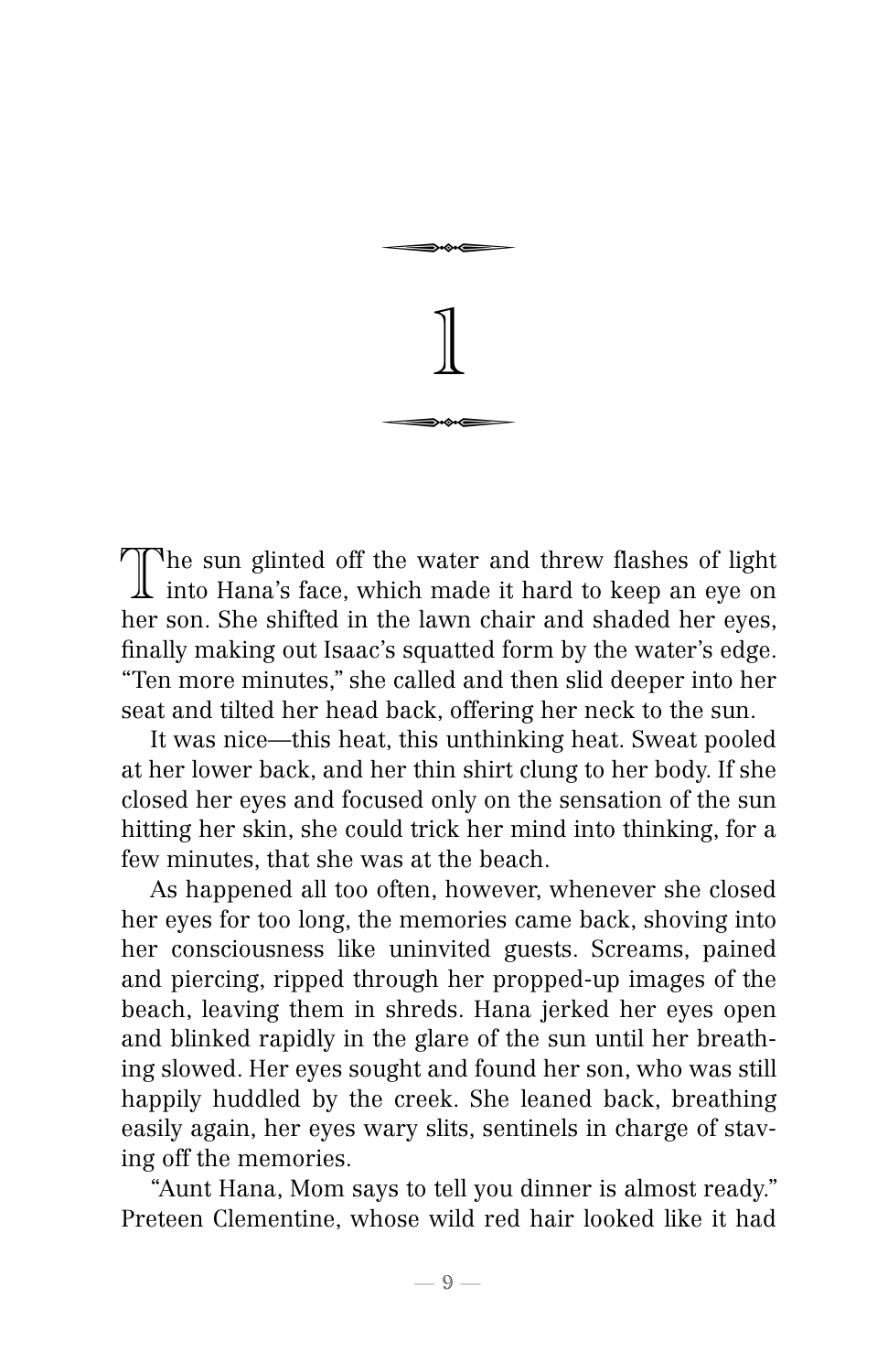just caught fire in the unforgiving Oklahoma sun, stood before Hana, her arms akimbo.

"Okay, thanks, sweetie."

"Isaac, dinner is ready!" Clem shouted in her cousin's direction.

"It's okay, I'll get him. You go inside and help your mom." Hana stood up and watched her niece tramp back through the dry, brown grass. "Isaac, it's time to go inside." Hana approached her son, watching as he settled deeper into his squat. His sandy brown hair was shaggy and spilled over his ears. She'd have to force him into a hair salon soon.

"But there may be turtles." Isaac mumbled his reply and kept his eyes trained on the water. "You said ten more minutes."

"I know, but your aunt Kara made a nice dinner for us, and it's ready for us to eat now. We can come back outside after, and you can look for turtles again."

"But maybe—then—maybe I will miss the turtles." Isaac shook his head, his voice catching in his distress, staring determinedly at the small creek.

It wasn't a scene—not yet. Hana knew she could engage in several more minutes of conversation before it became one, but she didn't have the patience right now and so skipped ahead to what she knew would work, even if it made her feel guilty. "Maybe you will see a turtle inside, Isaac."

That got his attention. He looked up at her briefly, his gray eyes hopeful, meeting hers fleetingly before jerking away. "But turtles don't live inside."

"Rocky does."

"But Rocky is my turtle."

"Yes, and Rocky told me his friends might be coming for a visit." She knew she wasn't really fooling her son, whose knowledge of turtles and their habits far surpassed her own, but she also knew that even the mere suggestion of seeing a turtle indoors was enough to niggle at his mind and prompt him to action. Sure enough, Isaac cocked his head, listening to her intently but still watching the creek.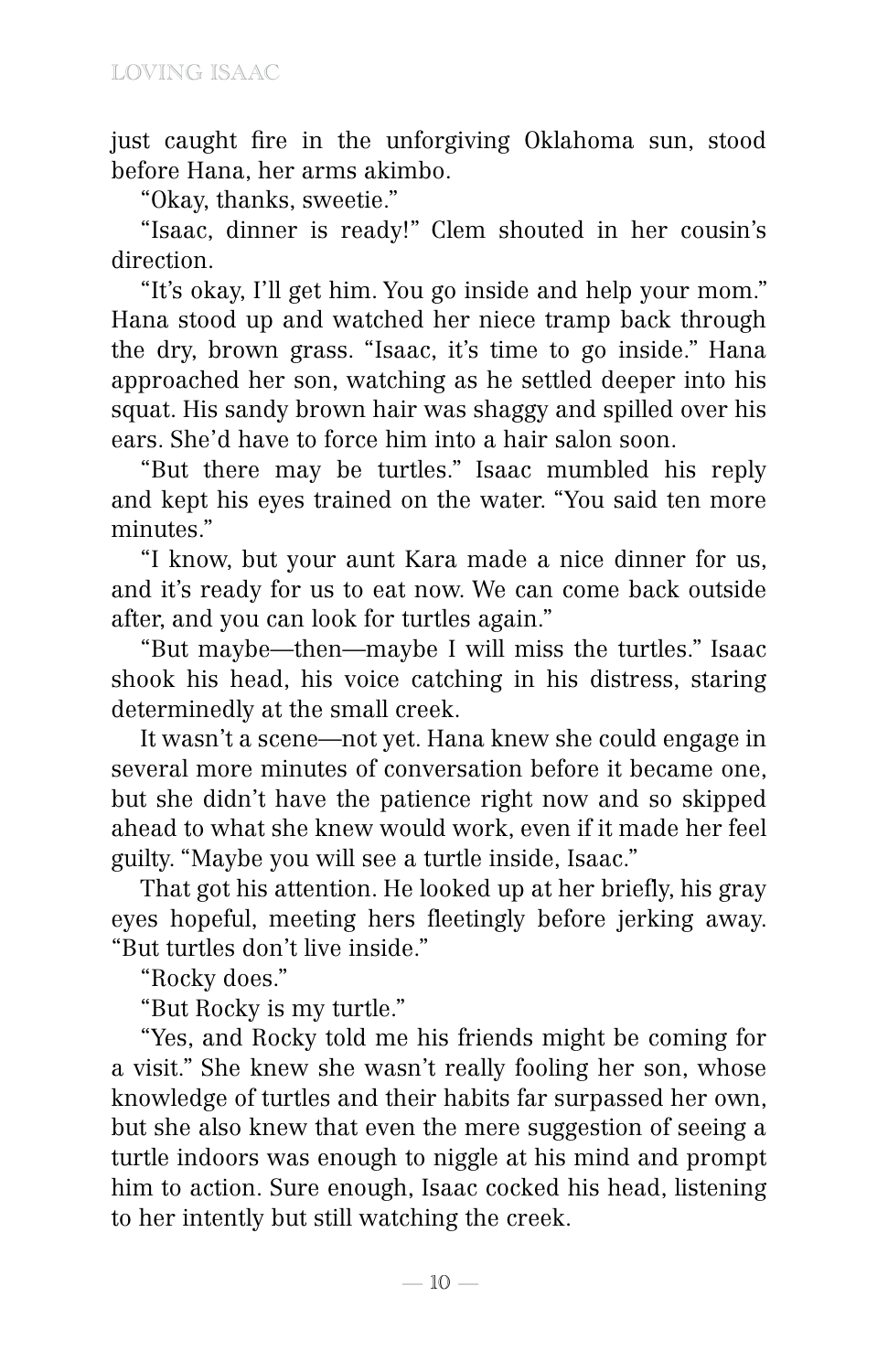"You know how we're visiting Aunt Kara? Well, maybe Rocky has family who will come visit him too."

Isaac stood and half turned toward her, his lanky frame swaying slightly with his hesitation. "Rocky's family is probably all over the place. How will they come here? What if they don't?"

"Then you can come right back outside after you eat, okay?"

"Okay, and maybe there will be turtles inside." She heard the wistful tone in his voice and could tell he didn't really believe her but wanted to badly enough that he was willing to come inside—just in case. "Maybe they will be there. Can that happen?"

"Yes."

"It *can* happen?"

"Yes, maybe it will happen."

"We *will* see turtles inside?"

"Yes, it's possible that we will see turtles inside."

Isaac nodded and finally walked up to her. Hana was taken aback again at his recent growth spurt. He could almost look her in the eye and he was only seven—*seven!* When did that happen? Granted, Hana wasn't very tall, but still it was unnerving how quickly Isaac was shooting up.

She walked quietly beside him toward the squat ranchstyle house, her feet crunching through the brittle grass. It was going to take a while to get used to all the brown. This corner of the world could be summed up in three words: brown, dry, and flat. She would never have chosen to be here if she'd had any other option. They reached the back door, and Hana let Isaac go through first. The quietness of the backyard was quickly broken.

"Aunt Hana, Mom says you should get the drink orders." Alex entered the dining room carrying a platter of burgers. At fourteen, he was already taller than Hana.

"Okay, hon, I'll start with you. What do you want to drink?" Hana ruffled his bright red hair.

"I've got mine already, thanks." Alex grinned at her. *Such a sweetheart.*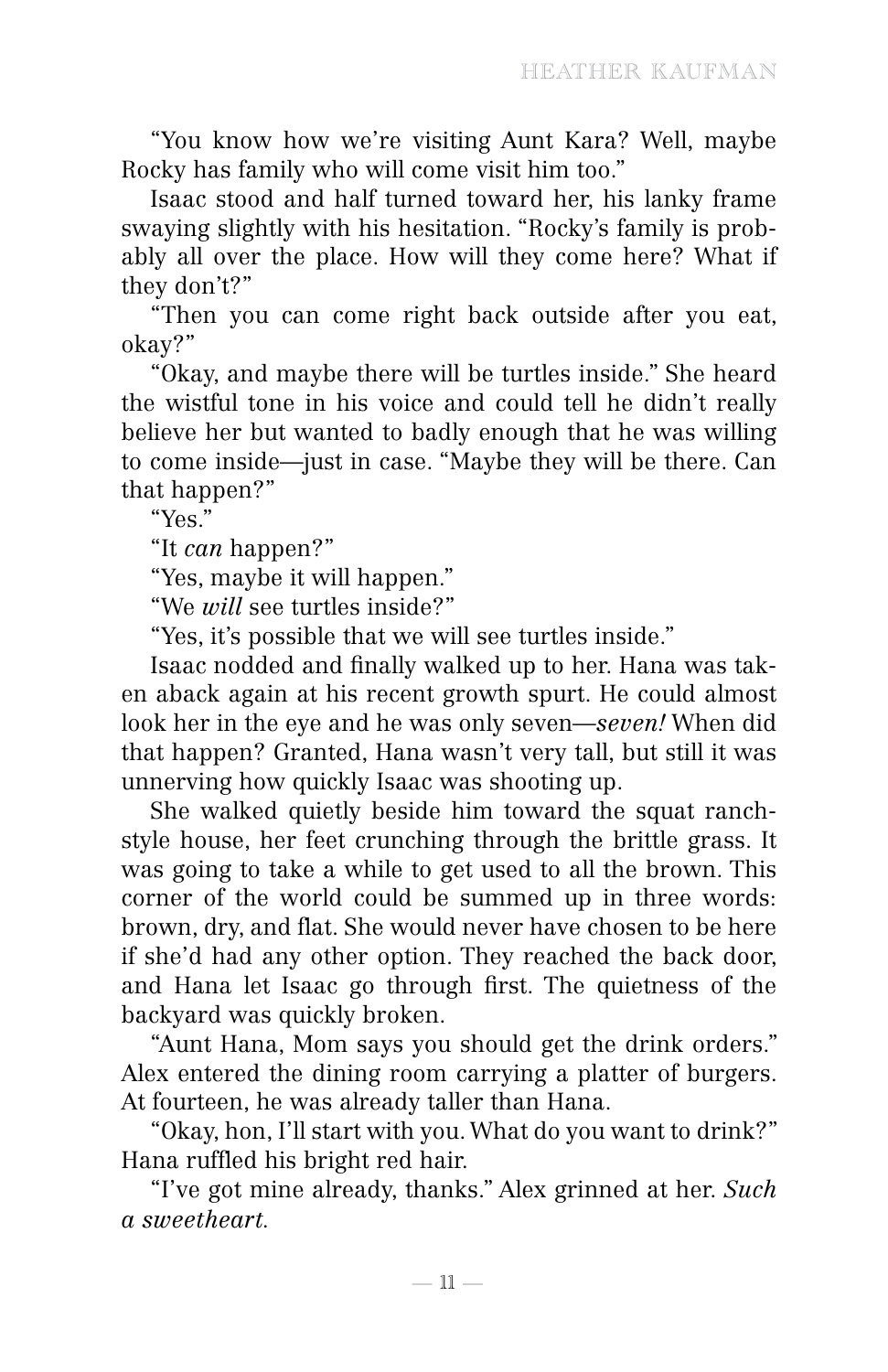"Can you take me to see Rocky?" Five-year-old Charlie came bounding into the room and tugged on Isaac's arm. His hair was a duller red than his siblings', but still shone in the evening light streaming through the window.

"Okay, but don't be long," Clem ordered as she entered the room behind her younger brother. Seven years separated the two, and Clem had embraced her role as big sister with both arms, adopting an authoritative tone and posture that communicated in no uncertain terms that even though they shared a mother, she, Clementine McCauley, was Charlie's "other mother," and he'd better listen.

"He's just in the other room. We'll be *right* back." Charlie rolled his eyes as he dragged Isaac away.

"What do you want to drink, Clem?" Hana asked her niece. "Apple juice, please." Clem plopped down into her seat and whipped out her phone. "And Charlie will take milk—the vitamin D kind because he needs to add weight. The doctor

says he's too skinny," she informed Hana in a matter-of-fact voice.

Hana chuckled as she entered the kitchen. "I have one apple juice and one vitamin D milk," she called to her sister, who was bent over checking the corn on the cob in the oven.

"Glasses are in the cabinet above the dishwasher." Kara nodded in the right direction.

As Hana retrieved the glasses and began rummaging in the fridge for the correct beverages, she glanced at her sister out of the corner of her eye. Ever since Hana and Isaac had arrived yesterday, Kara had kept a busy distance. She'd been kind and effusive over the phone, offering up her home to Hana quickly and assuring her repeatedly that they could stay until the new home in Richmond was ready for them, but Hana knew how easy it was to communicate sisterly solidarity from long distance. Up close and personal was another matter entirely. Was it concern over Hana's feelings that kept Kara distant or regret for opening up her home? Whatever the reason, the silence was unsettling—and annoying.

"That smells great," Hana commented as she poured apple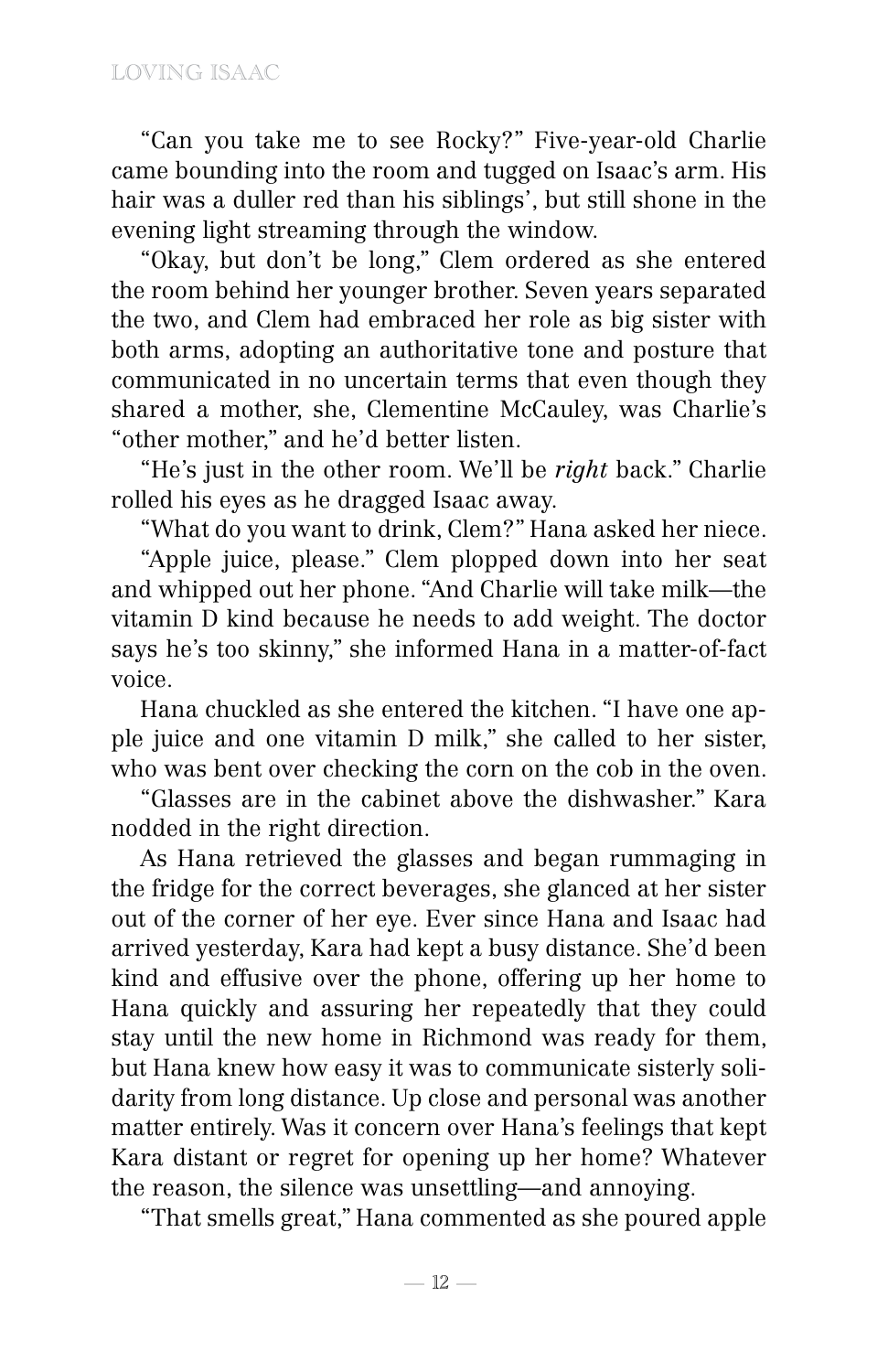juice. "Do you have some off the cob for Isaac?"

"No, I didn't remember that he won't eat it on the cob," Kara sighed as she placed the pan of corn on the stove a bit too forcefully, causing some of the foil-wrapped pieces to skid into one another.

"It's not a big deal. I can cut some up for him." Hana finished pouring and moved in her sister's direction. Kara was three years younger, but the two had always been confused as twins growing up, Kara shooting up early and reaching her full height by grade school while Hana lagged behind. They stood side by side now, Hana methodically stripping corn off the cob for Isaac while Kara stirred the baked beans. They both had the same sporty, petite build, barely reaching five foot one. Their hair was the same light brown and currently pulled back in ponytails, Kara's curling at the ends and Hana's shorter locks spiking out like a starburst. Their biggest difference was in the eyes—Hana's were dark brown while Kara's were green. Hana glanced at her sister, noticing how Kara didn't turn toward her but kept her focus fixed on the beans. Talking hadn't come easily for them in years, so why was she so surprised by this strained silence?

"Hey, honey." Hana felt a hand on her back and turned around with a grin.

"Oops, sorry!" Troy laughed and ducked his head, moving to his wife and wrapping an arm around her waist. "You two are impossible to tell apart sometimes!"

Hana laughed, thankful for the levity that broke the tension between her and her sister and happy to see Kara finally smiling, even if the smile was not directed at Hana.

"Can you round up the kids?" Kara asked.

"Alex definitely takes after Troy," Hana observed as Troy left to do his wife's bidding. "Well, they all do, what with all that red hair, but Alex really does. It's sweet to see."

"Yes, I wouldn't be surprised if he surpasses him in height." Kara flicked a smile in Hana's direction. "Isaac's much the same way. He's getting so tall, he must get it from—" She stopped abruptly. "Oh, I'm sorry," she mumbled.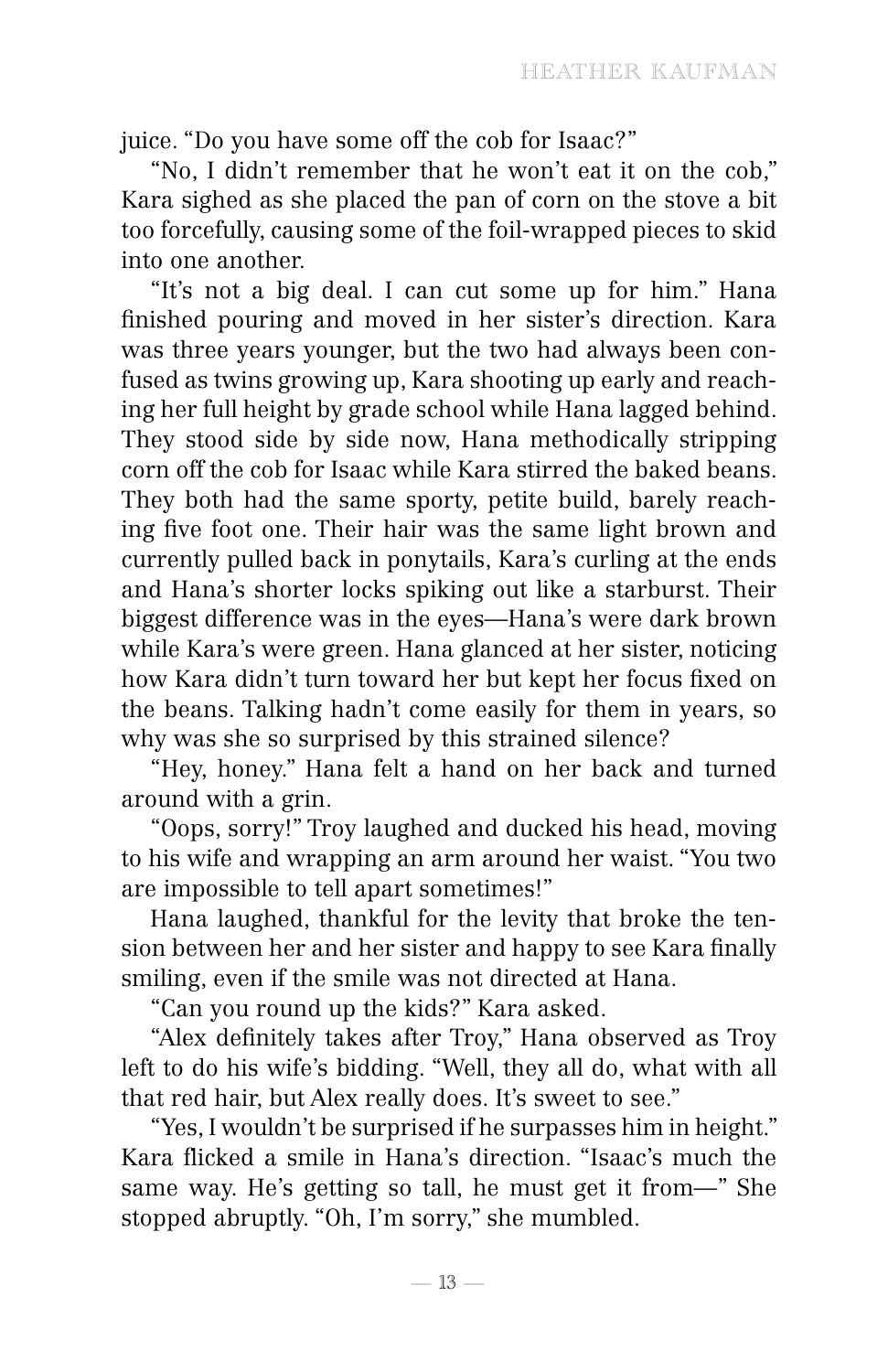"No, it's okay." Hana smiled and tried to sound casual. "Yes, Isaac gets his height from his dad. Certainly not from me!" She tried a laugh, but it didn't stick.

"Have you heard . . . is he . . . " Kara's eyes lost some of their guardedness as she turned toward Hana and looked her full in the face for the first time since they'd arrived.

"Aunt Hana, Isaac wants to bring Rocky in the dining room." Charlie tugged at Hana's shorts. "No pets at the table, right, Mom?"

"It's okay, sweetie, he can put him on the china cabinet." Kara guided her youngest into the next room while balancing the baked beans. "Hana, can you bring the corn?" she shot over her shoulder, the moment broken.

Silence finally reigned in the McCauley house as they gathered in the dining room and settled into their seats. Rocky presided over the meal, appraising the family through squinty box turtle eyes from his perch in his aquarium on the china cabinet.

"Come, Lord Jesus, be our guest, and let Thy gifts to us be blessed." Troy led them in prayer before they began passing the burgers, corn, and beans.

"Where's my burger?" Isaac shouted.

"I forgot to let Aunt Kara know." Hana turned to her sister. "He doesn't like his burger on a bun."

"It's okay, we'll just take it off." Kara separated a burger and offered the meat to Isaac.

"No!" Isaac yelled, hitting his aunt's hand, dislodging the patty from her grasp, causing it to hit the table. "I want my burger!"

"I'm so sorry, he doesn't like any cheese on it." Hana grabbed the burger from the table and wiped up the greasy smear it'd left behind. "Isaac, you do *not* hit your aunt, do you hear me? Apologize to her."

Isaac grunted, frowned, and shook his head.

"It's okay, really," Kara quickly jumped in.

It wasn't okay, but Hana didn't feel up to forcing the issue. "I'm going to go fix it, Isaac. Calm down. I'll go fix it, and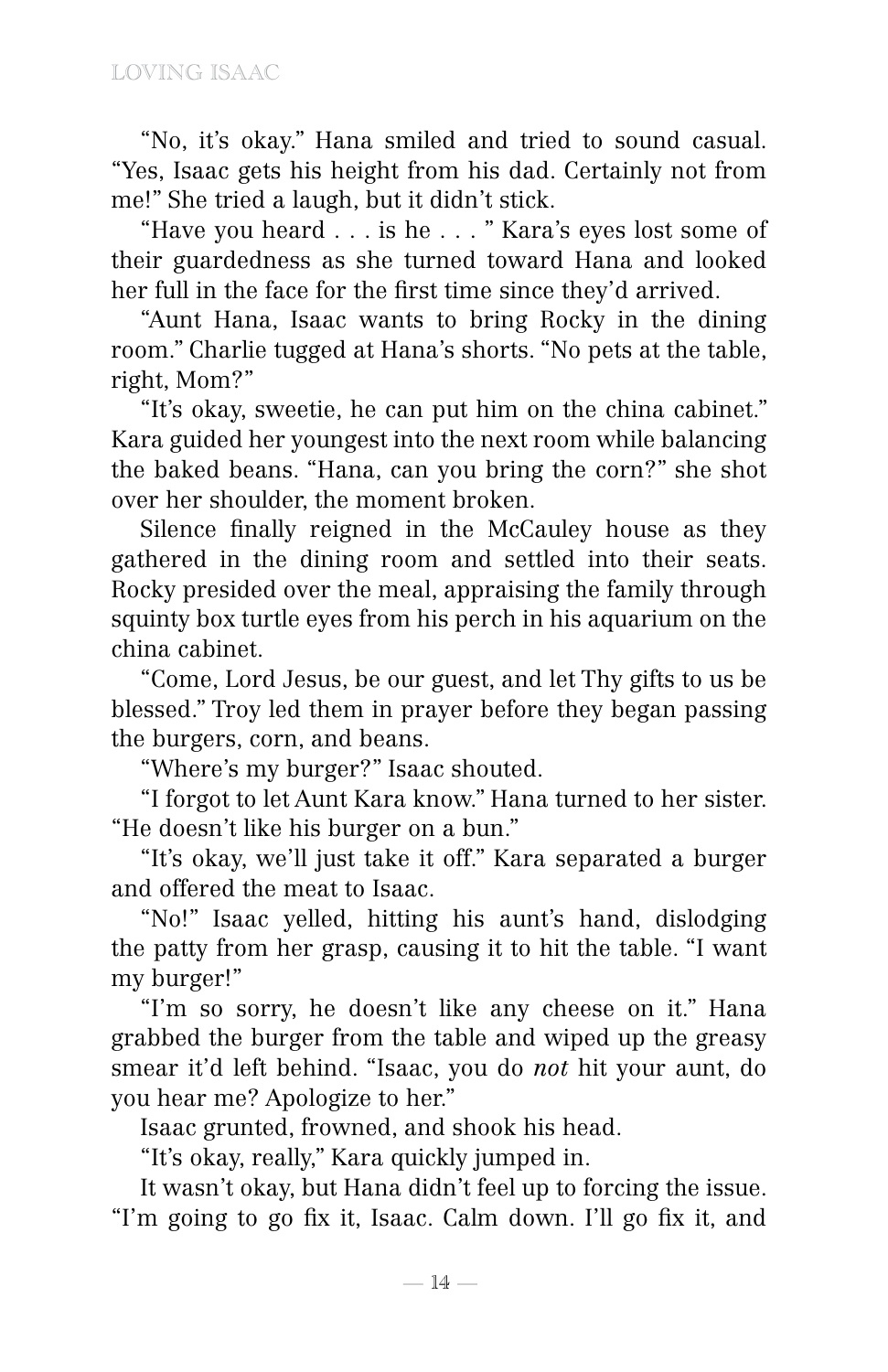you can have your burger." She tried to keep her tone even in front of the rest of the family, but her words came out snippy anyway.

Hana left the table without looking anyone in the eye and made her way to the kitchen, where she ran the faucet and began scraping the melted cheese off the burger. Inexplicably, she felt her chest seize up and her breathing shorten, the signs of a panic attack that had become all too familiar in the past year. Silly, really, this was an easily fixed hiccup, one that Isaac would quickly recover from. He'd eat his clean burger, go back outside to the creek, and be happy. Still, she curved her body over the sink and turned the faucet on high to muffle her sharp gasps for breath. Her sister understood. Troy understood. She hadn't seen a lot of them, with Troy being in the Air Force and them moving every two to three years, but they'd visited one another enough for them to be familiar with Isaac. She needed to get control of herself. Hana willed herself to breathe evenly as she placed the newly washed burger back on Isaac's plate. She paced the kitchen, hands on hips, focusing on her breath until she calmed down enough to rejoin the family in the dining room. Her heart was still pounding uncomfortably, but it wasn't anything she couldn't manage in front of the others.

The family was all talking happily, and Isaac accepted the burger, as she knew he would, yet Hana couldn't suppress a mounting sense of dread. It was one thing to be understanding, but it was another to have Isaac in one's home. How long before they outstayed their welcome?<br>  $\overline{\phantom{a}}$ 

Isaac spotted one turtle after dinner and so submitted himself to bedtime preparations without complaint. It had taken a lengthy walk along the creek to find one, but it'd been worth it. Kara had given the two of them complete rein of the finished basement—a bedroom, bathroom, and family room all to themselves. Hana was overwhelmed by the generosity, but it also added to the feeling that she was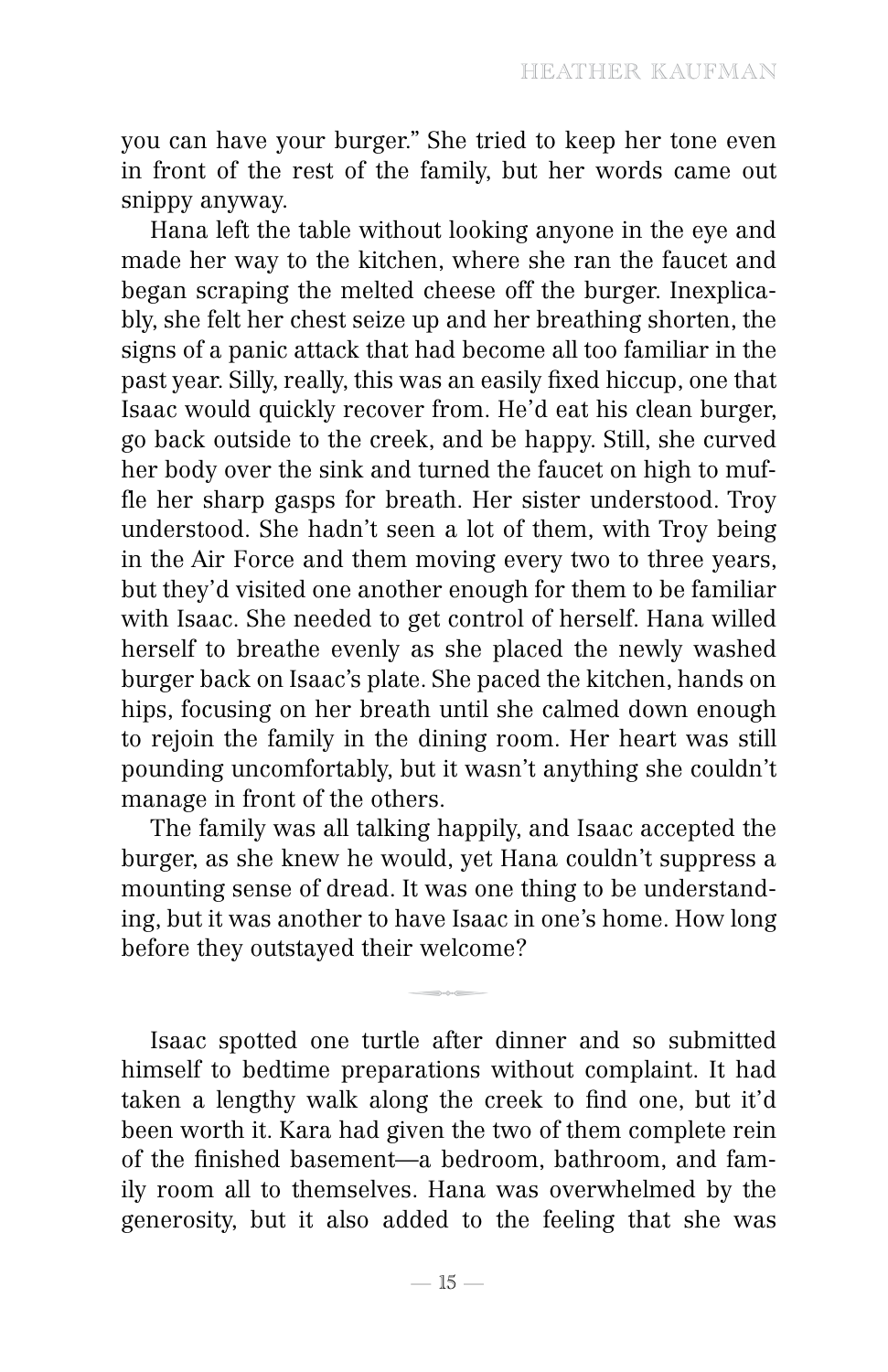intruding. She tucked Isaac into the air mattress on the floor in the bedroom, turned on his sound machine, and turned off the light.

"Rocky wants to be next to me." Isaac's voice sounded small in the darkness.

"Okay, sweetie, I'll move him."

"I'm not sweetie; I'm Isaac."

"Yes, you're Isaac. I'll move Rocky next to you." Hana placed the small aquarium on the floor next to the air mattress. "Goodnight, Isaac. I love you."

There was no response. Isaac was curled on his side, staring at Rocky. Hana left the door open a crack so the nightlight in the hall would shine through, then crept through the family room and back up the stairs to the main floor.

Troy was playing video games with Alex in the living room. They'd had to move the PlayStation up from the basement, and even though the basement television was twice as big as the one in the upstairs living room, neither had complained. Hana watched their avatars go on a dangerous mission for a couple of minutes, then moved to the smaller family room at the front of the home. Clem was curled up on the love seat with her phone. "Where's your mom?"

"Giving Charlie a bath."

Hana sat next to Clem and propped her feet on the coffee table. A surreptitious glance told her Clem was on Instagram. She felt like she should engage her niece somehow, but the words failed her. Instead she leaned back and stared at the ceiling, wishing she'd remembered to grab her book from her bedroom before tucking Isaac in.

"Do you miss Cincinnati? Do you ever miss *him*?" Clem asked abruptly. Her fingers still scrolled through the photos on her screen, her eyes flicking to keep up, but she'd shifted slightly in Hana's direction.

Hana looked uneasily at her niece. "You mean Zeke?" Saying his name aloud was harder than she thought it'd be. Fear rose in her chest as she thought of his face the last time she'd seen him—closed, furious, hard, his eyes boring into her as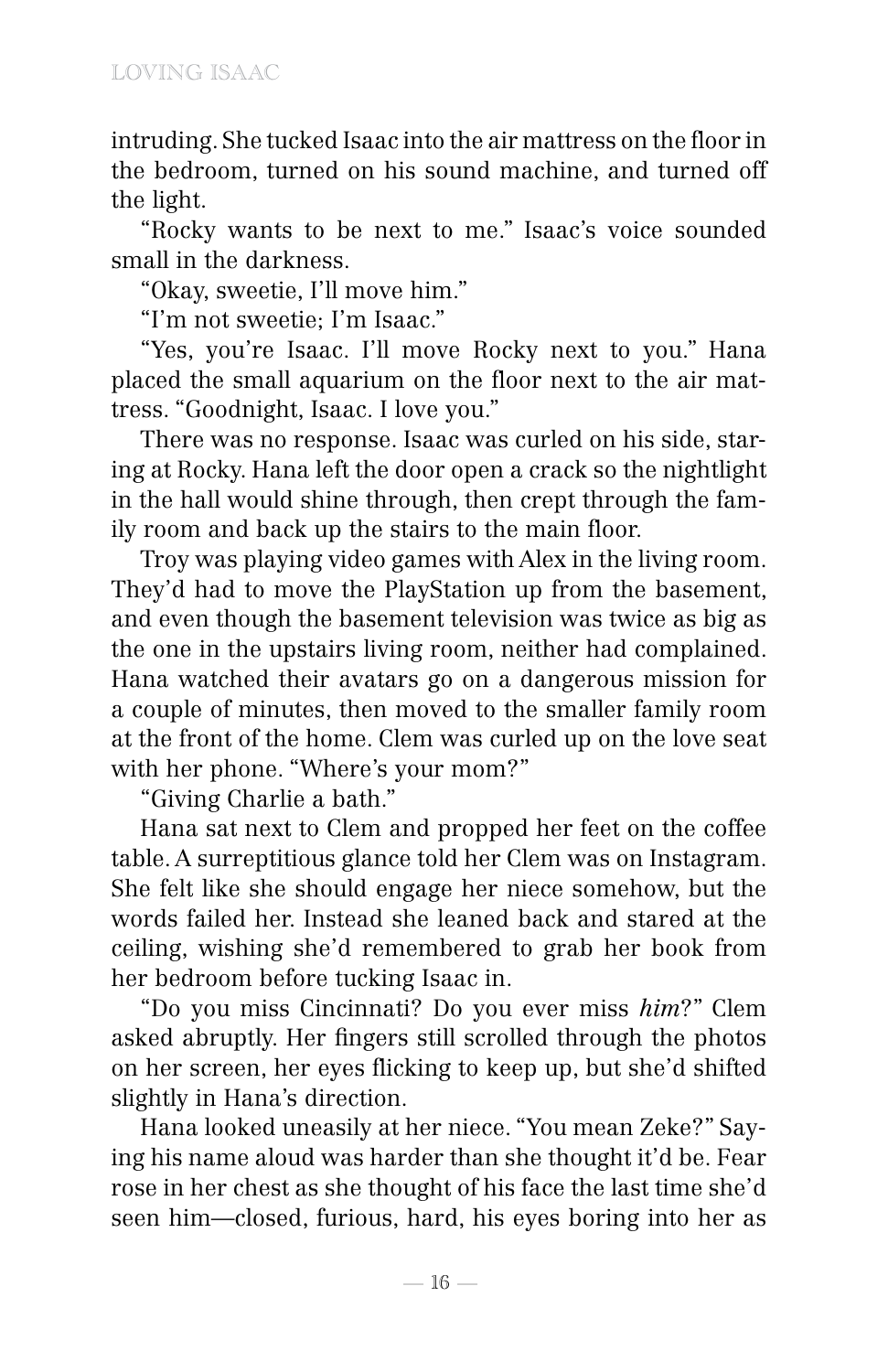if truly seeing her for the first time and despising what he saw. It was a face that had become all too familiar. But then there was before. Hana let herself remember the before face with the winning smile, bright eyes, engaging laugh, and she swallowed hard before replying, "Well, it's complicated, sweetie. Yes, I do . . . sometimes."

"You're staying for the whole summer, right?"

"Yup. We're moving into our new home in August."

"Oh, good; I like having you here." Clem finally looked up from her screen, her wide green eyes meeting Hana's with uncomplicated honesty.

Hana found herself fighting tears. "Thank you, honey, that's so nice of you." She put an arm around Clem and drew her close.

"I guess Uncle Zeke was a jerk? At least, that's what Mom says. Is that true?"

Clem's question was like a stone tossed into the water, the ripples expanding in lazy circles, eventually knocking against the wall Hana guarded inside, the wall that contained the giant that was her past. She stared at her young niece and debated how to answer. She wasn't sure what Kara had told her children, what explanation for Hana and Isaac's sudden stay, but she didn't think she should be the one to discuss it with them. "Yeah, you could say that."

"I'm sorry." Clem turned back to her phone.

"Yeah, me too, sweetie, me too." Hana kissed the top of Clem's head and didn't say another word. q

Kara poured them glasses of red wine, and the sisters took their drinks out to the back patio. The fireflies were out in abundance, their shiny bottoms reference points in the surrounding darkness, the drone of crickets their accompaniment. Hana decided to start talking first, to just jump in and break the tension suspended between them. "The kids seem well adjusted. How long have you all been in Altus? Has it been a year yet? Are they missing Michigan?"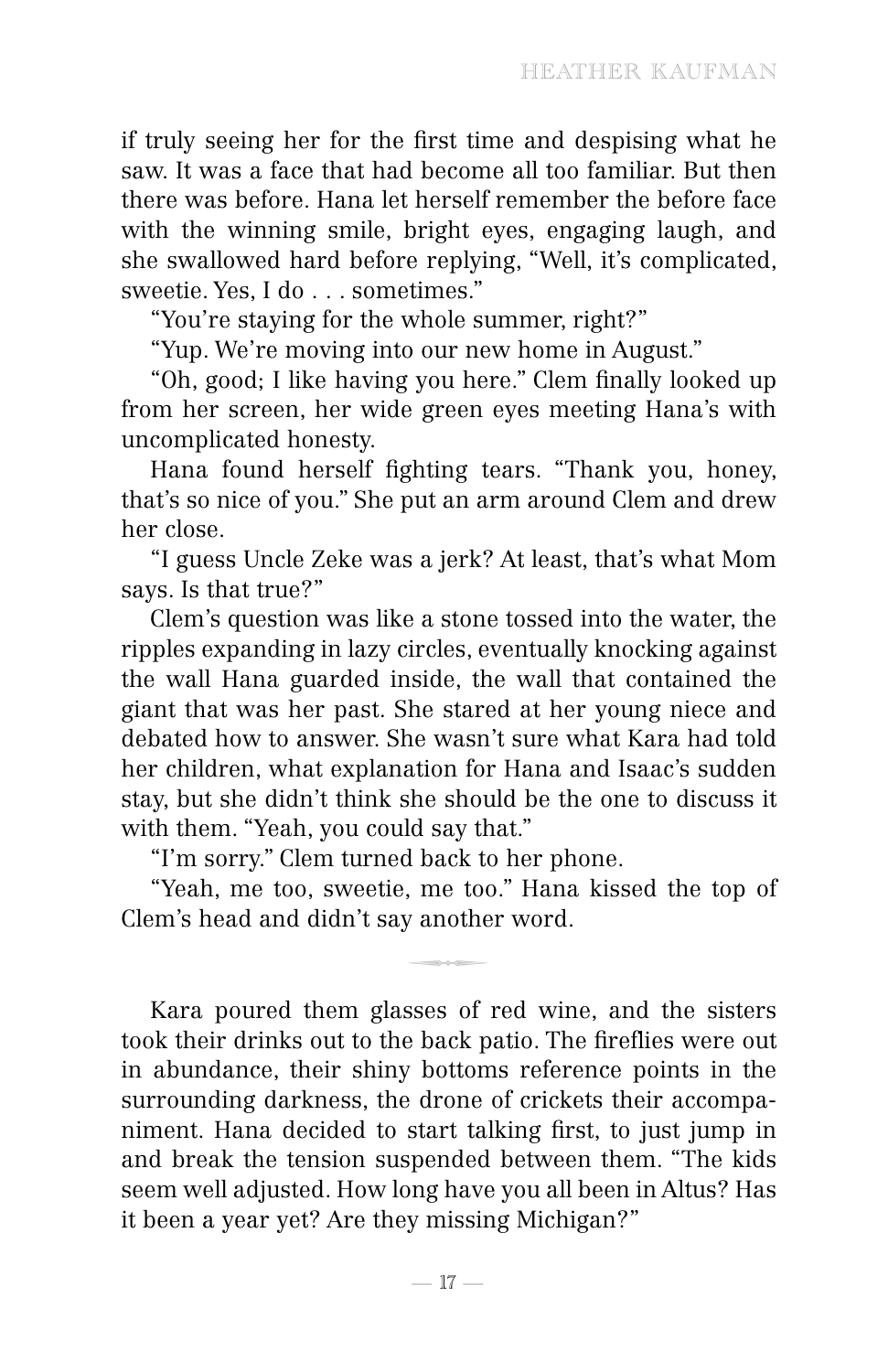"Almost a year." Kara leaned back and swatted at a bug. "It's okay; we're all adjusting fine. I much prefer the West Coast, though. Even while we were in Michigan, I missed the West Coast."

"The climate here seems like an acquired taste." Hana glanced around the dry backyard. "Not to mention the nearest town with anything interesting in it is forty-five minutes away." She'd meant it as a joke, but Kara wasn't laughing. Hana couldn't make out her face in the dark. Nervously, she sipped her wine. "I imagine that even though you're not on base, you can still hear the planes? Charlie must like that."

"Hana, how are you doing?" Kara cut through the small talk, her disembodied voice reaching out swiftly and softly through the dark. Hana could feel her sister's eyes on her.

"I'm—I'm okay," she lied. "I just hate feeling like I'm putting you out."

There was a pause. "No, don't feel like that. We're family. We're going to be there for each other no matter what. You're doing the right thing, you know—starting over somewhere else."

"I probably should have done this a year ago," Hana sighed. "I never should have let it go on as long as it did. I just didn't want to shake Isaac up any more than necessary."

"You didn't know Zeke would react the way he did. You couldn't have known. You were just taking things one step at a time"

"I suppose so . . . " Hana leaned back in her seat and stared at the dark silhouette of a nearby tree. She didn't really want to keep talking about Zeke. The twin images of him from her earlier conversation with Clem still crowded her mind, and she felt like she was being watched all over again, his presence palpable, even from so far a distance.

"So this job in Virginia . . . you're teaching freshman Algebra. Right up your alley, I'd say."

"Uh-huh."

"I think that's great!" Kara said a little too enthusiastically. "I'm so proud of you for getting that job back in Cincinnati,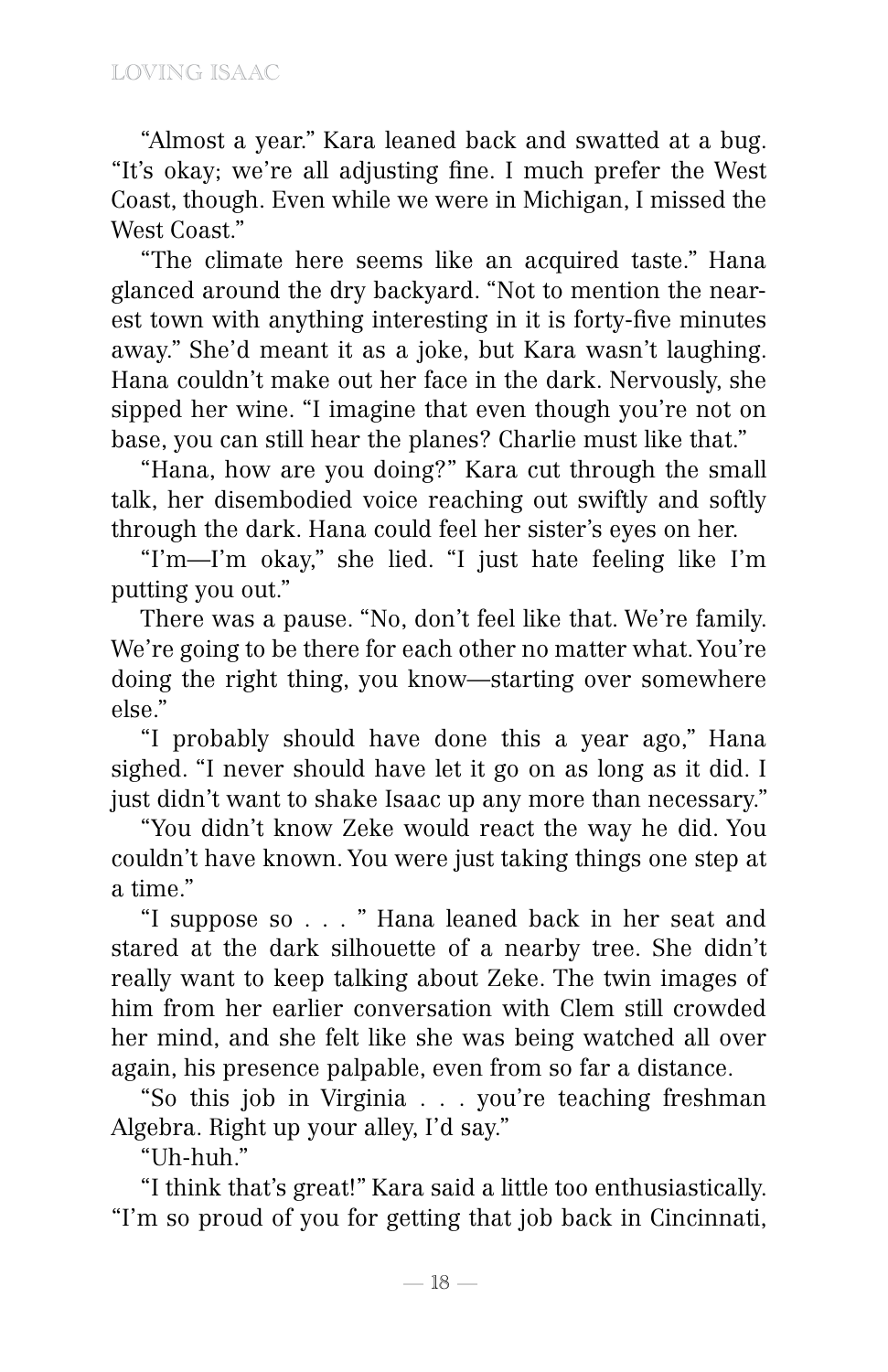after . . . just, you know, getting back on your feet the way you did. And now with this new job in Richmond."

The compliment was clumsy and haltered. Hana knew what Kara was trying to do. She'd always been a glass-halffull kind of person, but her words sounded forced. Hana told herself to take it as a compliment and move on.

She had stayed home with Isaac before circumstances had landed her back in teaching a year ago. Kara had also stayed at home after her kids were born, but she'd always done it better than Hana. Her children were constantly being appropriately enriched through carefully crafted activities that were then photographed and shared. Hana's efforts had paled in comparison, and she'd lived with a guilty sense that she was never quite doing enough for Isaac as a result. Kara was built for motherhood, plain and simple.

The tension between them, however, had begun well before they'd entered motherhood. It'd begun back in college when Hana had called her sister and said, "So I met this guy . . . " It'd been downhill from there, Zeke remaining a sore spot between them. Kara disapproved of his demeanor, his interests, the way he talked. And then Kara had met Troy, a tall, red-haired cadet with freckles and an engaging laugh. He was the sun and the moon and the very definition of manhood. Kara's dislike of Zeke had amped up as she insisted Hana find someone like Troy. The first bitter seeds of comparison had been sown, and there they were left to germinate over the years.

"In Richmond, I can be close to Dad and still be as far away from Cincinnati as possible," Hana commented. She hadn't really wanted to go back to Richmond. She hadn't lived there since high school, and any roots or connections she'd once had would have to be reformed. But with their mother gone and their father in an assisted-living facility there, it was the logical place to go once it'd been obvious they couldn't stay where they were.

When she'd left Zeke a year ago, she'd let him have the house. She didn't want any part of the place that contained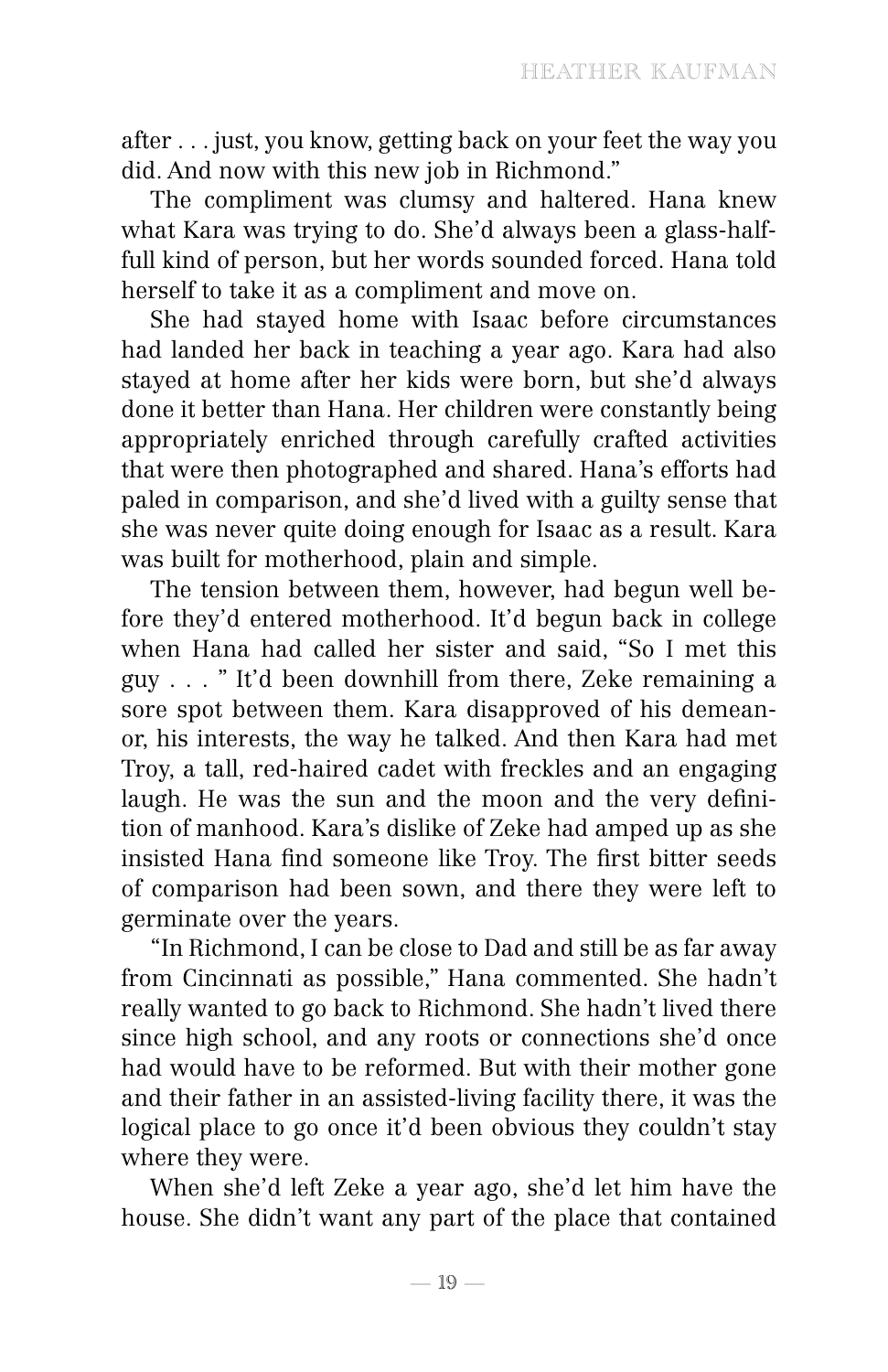their old life together. She'd found an apartment for her and Isaac and left everything else behind. And now she was doing it again. She could hope that Richmond would feel like home after all, but really it'd been so long since she'd been back that it would be just like starting over. From scratch. Again.

"I'm sure Dad will enjoy that—having you close. I just wish Zeke hadn't made Cincinnati impossible for you all."

"Just as well," Hana said, a little more sharply than she'd intended. Zeke had been the one to receive a job promotion that took them to Ohio in the first place, and now any connections she had there also connected her to Zeke. She turned her head away from her sister and took a large gulp of wine. "It's just as well." She wished they could talk about the future without mentioning the past, but the past was dictating Hana's present and future plans, no matter how badly she wanted to wall it off, to keep the giant at bay, to pretend that part of her was done and over. Still, she pretended; if only for her own sake, she pretended.

"And the new house—do you have any pictures?"

Hana pulled out her phone and opened her photo album, handing it to Kara. "It's a small ranch. We'll be renting. I didn't want to deal with buying—at least not right now."

Kara swiped through the pictures, making the appropriate ooing and ahhing sounds as she did so, even though Hana well knew there was nothing spectacular about the house.

"It's an answer to prayer, isn't it?" Kara looked up, her face awash with light from the phone. "You finding this house and your new job."

Was she trying to evangelize her? They'd grown up in church together, but Hana's attendance had trickled down to nothing over the years while Kara's commitment had remained steady. At the mention of answers to prayers, Hana felt a mixture of guilt and sadness fill her. She'd tried praying again, when she was at her lowest, and look where it'd gotten her. "Yeah," she managed around the lump in her throat. "It wasn't easy taking Isaac out of a school he was just getting used to, but I'm hopeful he'll make strong connections in his new school."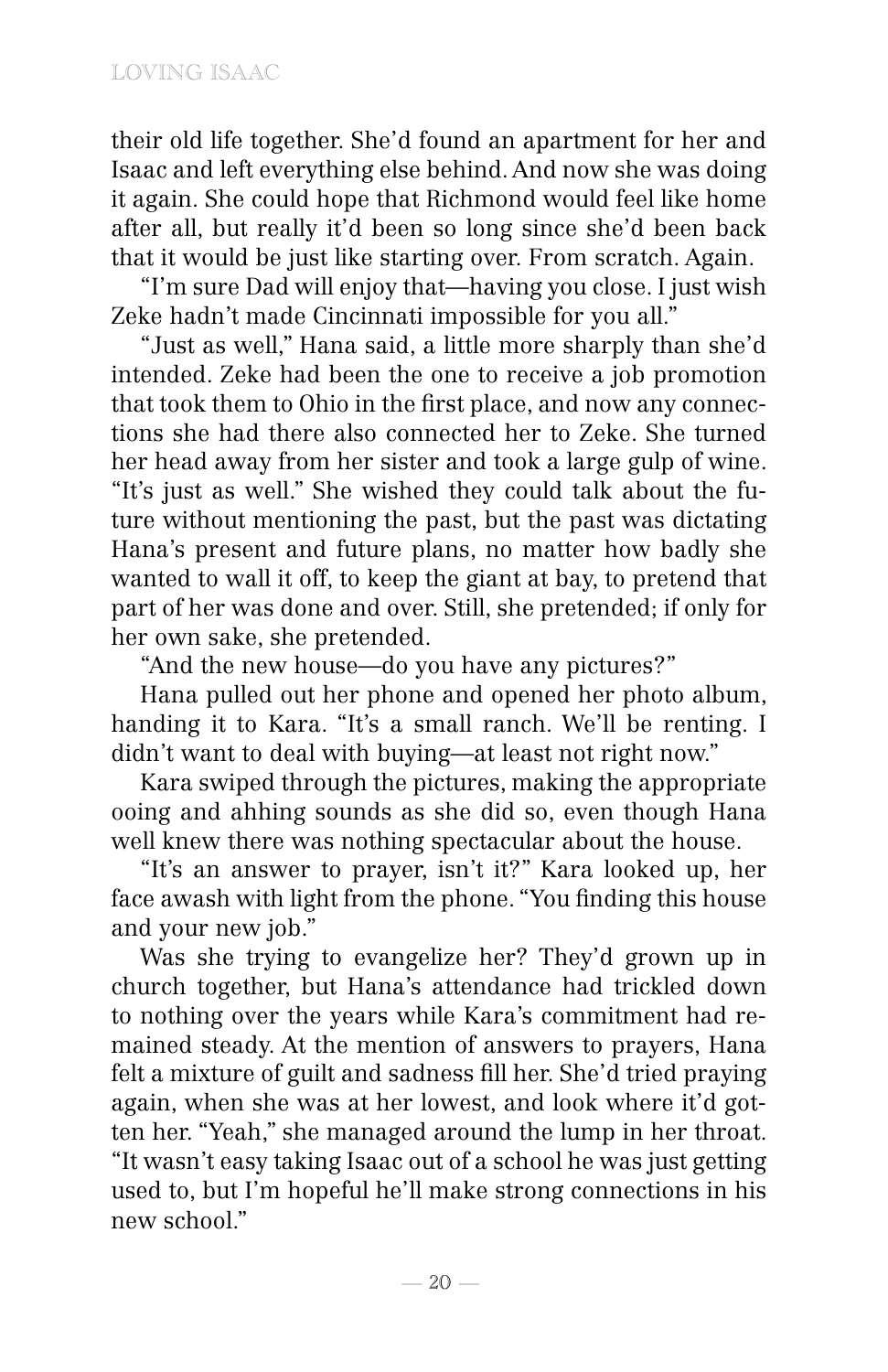"Yes, absolutely, I understand what it's like to be in transition—to have your kids hop from school to school. It's not easy."

*No, you don't understand. It's not the same. You can't possibly understand. You have a wonderful husband and marriage, and three perfectly normal, healthy children. How can you possibly understand?* Hana tried to uproot the ungracious reaction, but once there it held fast and festered. Kara had her life put together just right, and it'd happened effortlessly and without her even searching for it. She'd had Alex right away, while Hana had tried for years before finally getting pregnant. She never had to worry about money, while Hana had gone through many a lean year. Kara's was a prettily packaged life, the kind with ribbons and a bow that catches your eye. Hana's was a banged and dented UPS box left on the wrong doorstep.

In her darkest moments, Hana wondered if Kara was glad for the current situation, since it proved her belief all along that Zeke was no good. *She's giving us a home.* Hana tried to breathe through her angry thoughts. Her sister hadn't actually done anything to warrant this reaction. But that was always the way with Kara. She'd never come right out and *say* anything hurtful—but somehow what was left unsaid just piled up and up, a compost heap, enriching those bitter seeds planted long ago.

The sisters finished their drinks in silence. Hana's eyes followed a lightning bug across the yard, watching the progression of light and realizing it was a beat out of sync with the crickets. Blink, chirp, blink, chirp. She smiled at the observation and turned to make a comment to Kara but found that her sister was no longer there.

Hana entered the bedroom quietly. She'd gotten ready for bed in the bathroom next door and only needed to slip silently between the sheets. The sound machine was set to rain, its soothing shushing noise filling the small room. In the